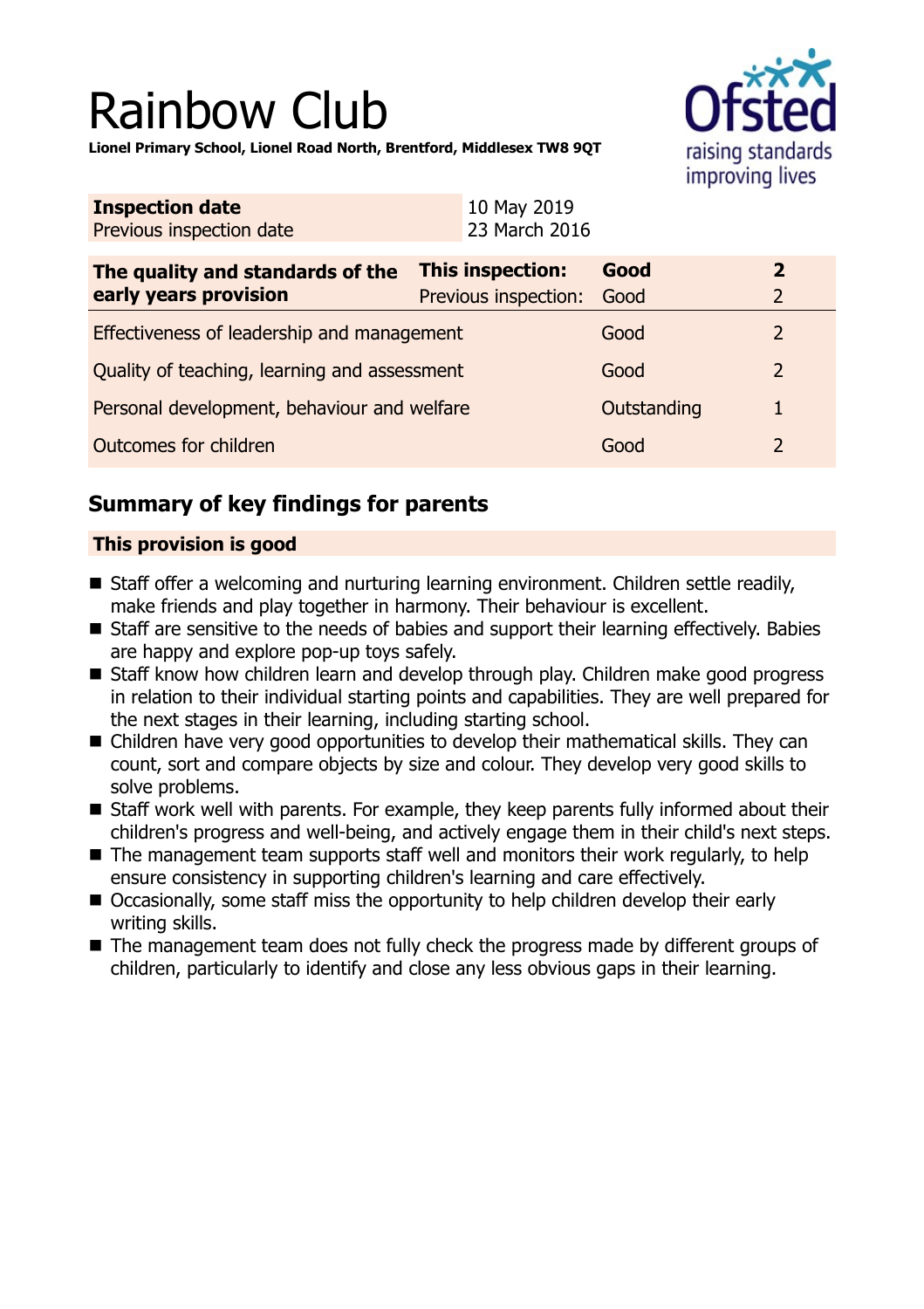## **What the setting needs to do to improve further**

## **To further improve the quality of the early years provision the provider should:**

- $\blacksquare$  provide more opportunities for children to practise their early writing skills
- build on the monitoring system to track the progress of different groups of children, to quickly spot any less obvious gaps in their learning.

## **Inspection activities**

- $\blacksquare$  The inspector observed activities in all parts of the nursery, including the outdoor provision.
- $\blacksquare$  The inspector spoke to some members of staff and children at appropriate times during the inspection and held meetings with the manager and the headteacher of the school.
- $\blacksquare$  The inspector carried out joint observations with the manager.
- $\blacksquare$  The inspector took account of the views of parents spoken to during the inspection and reviewed parents' written comments and suggestions.
- The inspector looked at children's records and the nursery's policies and procedures, including those related to the suitability of staff.

**Inspector** Fatiha Maitland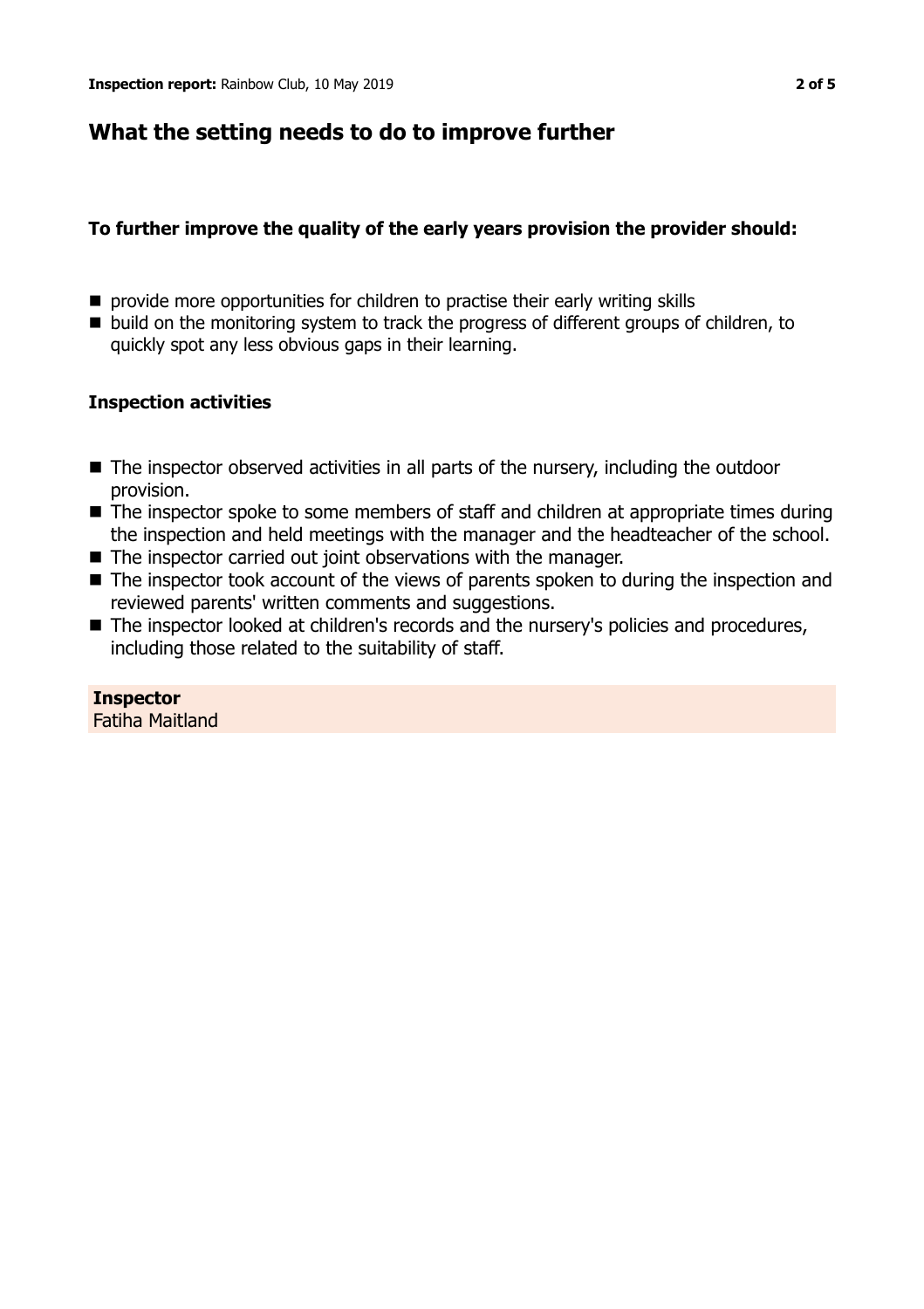## **Inspection findings**

### **Effectiveness of leadership and management is good**

Safeguarding is effective. The leadership team uses robust vetting checks and induction processes to help ensure that all staff are suitable for their roles. Staff demonstrate a good knowledge of safeguarding procedures and know how to keep children safe. The management team and staff check the progress of individual children and provide good support to help children catch up. The manager supervises staff regularly and gives them clear guidance to help them further develop their skills. Staff use regular training to keep up to date with new developments to benefit children's learning. They work well with providers when the time comes for the children to move on. The management team and staff act on the views of parents, children and others to continuously improve their service. Parents are delighted with the good progress their children make.

#### **Quality of teaching, learning and assessment is good**

Staff gain relevant information from parents about what their children know, can do and need to learn next. They use this information along with their ongoing observations to assess children's learning and to plan for next steps. Staff explain activities well to children and play with them. Children keenly try new experiences. Babies and young children love to experiment with the different-coloured paints and to observe how colours change when they mix. Older children build their favourite models purposefully. Staff hold discussions with children and support their language development effectively. Children learn new rhymes and vocabularies and use them well in their play.

#### **Personal development, behaviour and welfare are outstanding**

Staff are excellent role models for the children. For example, they use praise and encouragement that boost children's confidence and self-esteem. Children learn to share toys fairly, take turns and respect the feelings of others. They help to tidy-up toys without a reminder and offer a helping hand to their friends. Staff help children develop excellent healthy attitude and meet their dietary requirements carefully. For example, children learn to serve themselves and understand that healthy food helps them grow and develop. They learn to use real cutlery and develop very good skills to manage tools safely. Children develop very good knowledge of their own cultures and learn about the wider world around them. This helps them to be tolerant of others. Staff ensure that resources are good quality and enhance children's learning.

#### **Outcomes for children are good**

Children make good progress and any gaps in learning are closing. Babies learn to socialise with others. Children listen attentively and respond carefully to instructions. Older children confidently manoeuvre role-play cars and climb the apparatus safely. Children enjoy books and learn about the life cycle of a frog.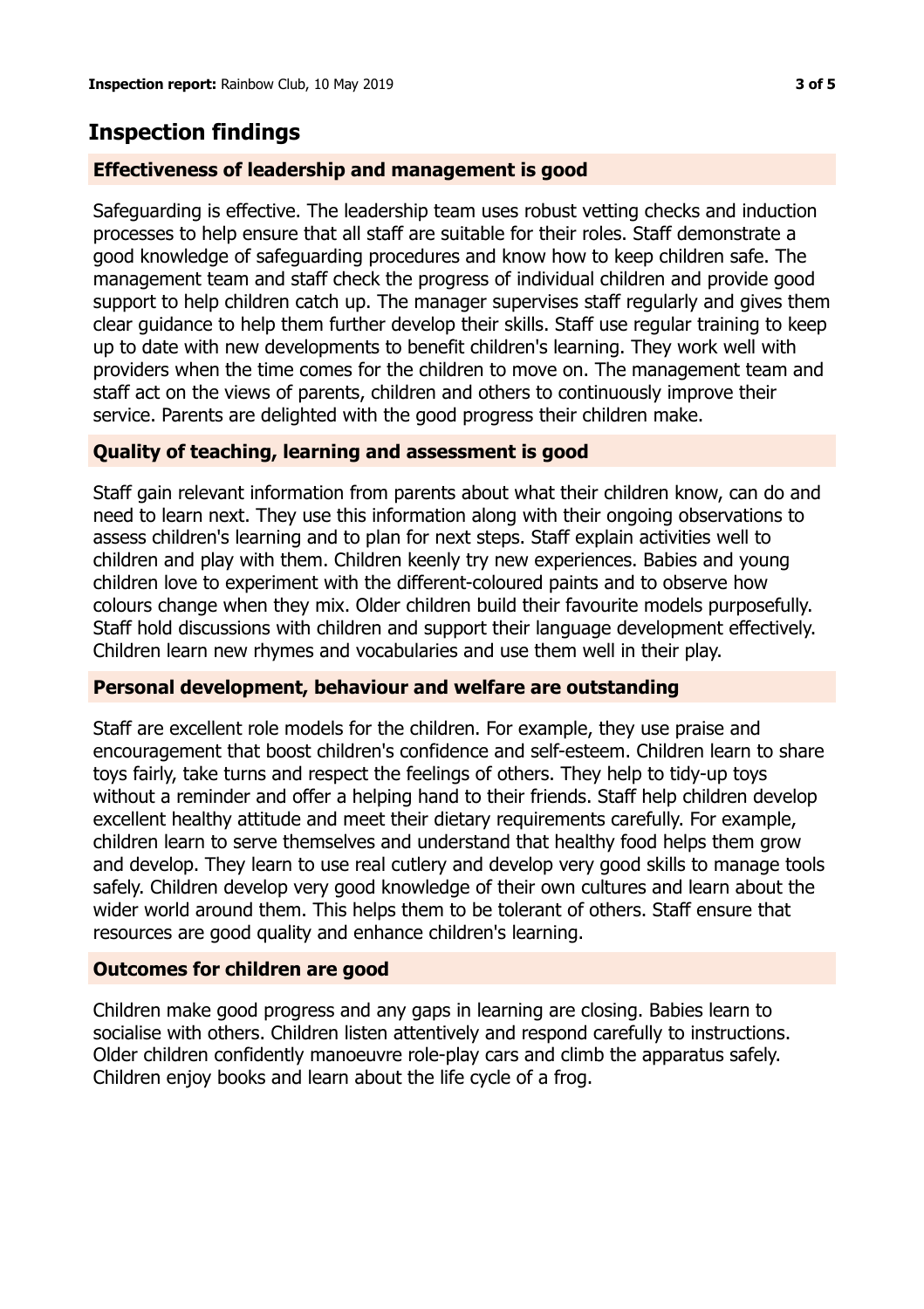## **Setting details**

| Unique reference number                             | EY307749                             |
|-----------------------------------------------------|--------------------------------------|
| <b>Local authority</b>                              | Hounslow                             |
| <b>Inspection number</b>                            | 10073531                             |
| <b>Type of provision</b>                            | Childcare on non-domestic premises   |
| <b>Registers</b>                                    | Early Years Register                 |
| Day care type                                       | Full day care                        |
| Age range of children                               | $0 - 3$                              |
| <b>Total number of places</b>                       | 21                                   |
| Number of children on roll                          | 41                                   |
| <b>Name of registered person</b>                    | Lionel Primary School Governing Body |
| <b>Registered person unique</b><br>reference number | RP903807                             |
| Date of previous inspection                         | 23 March 2016                        |
| <b>Telephone number</b>                             | 0208 560 5323                        |

Rainbow Club registered in 2005 and is run by the governing body of Lionel Primary School. It is located in Brentford, Middlesex. Little Lions Crèche and Playgroup operates from 8.15am to 3.45pm on Monday to Friday, during term time. The provider receives funding to offer free early education for children age two and three years. There are seven members of staff, who hold appropriate early years qualifications ranging from level 1 to level 3. The headteacher of the school oversees the management of the setting.

This inspection was carried out by Ofsted under sections 49 and 50 of the Childcare Act 2006 on the quality and standards of provision that is registered on the Early Years Register. The registered person must ensure that this provision complies with the statutory framework for children's learning, development and care, known as the early years foundation stage.

Any complaints about the inspection or the report should be made following the procedures set out in the guidance Complaints procedure: raising concerns and making complaints about Ofsted, which is available from Ofsted's website: www.ofsted.gov.uk. If you would like Ofsted to send you a copy of the guidance, please telephone 0300 123 4234, or email [enquiries@ofsted.gov.uk.](mailto:enquiries@ofsted.gov.uk)